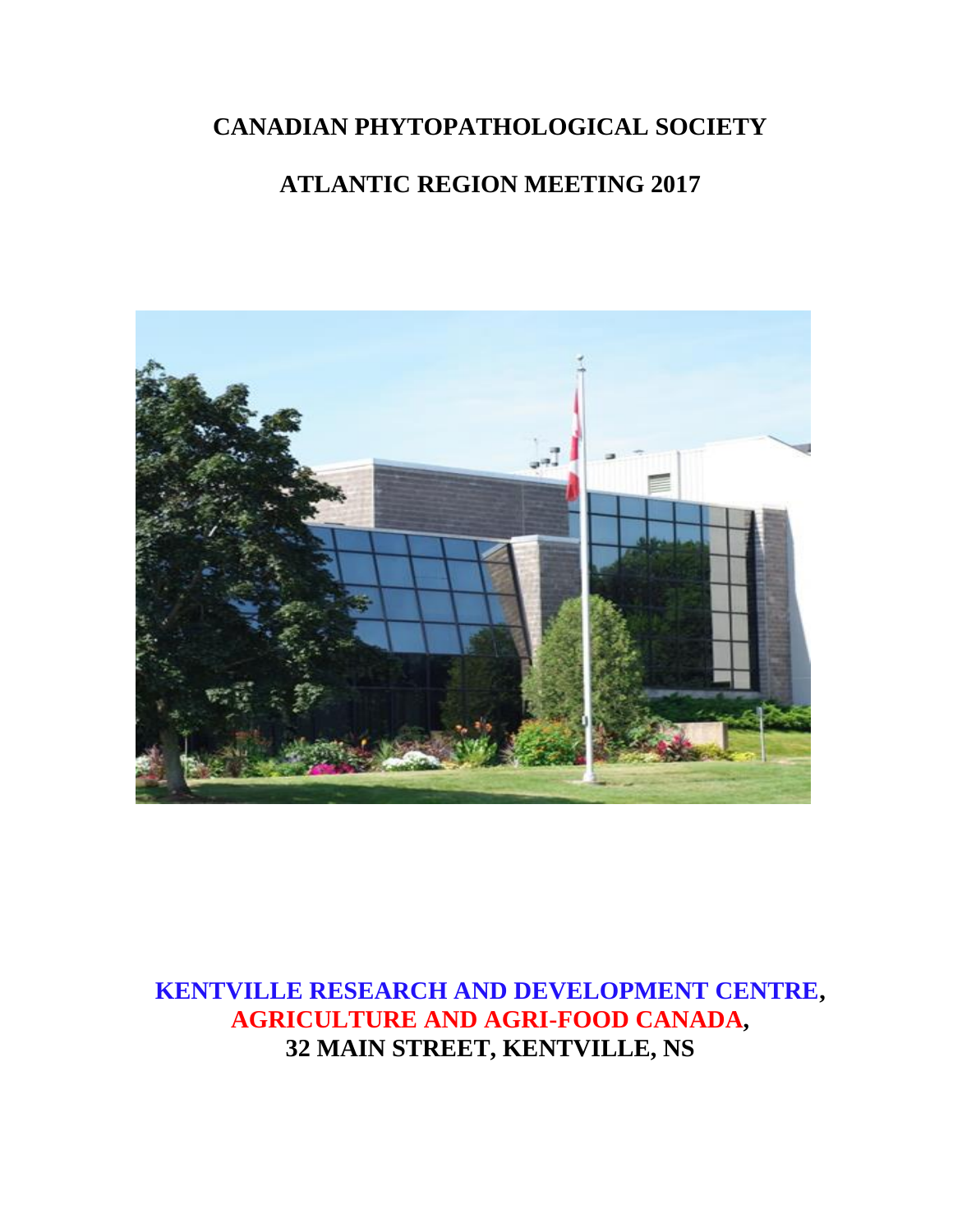#### **Atlantic Region Meeting November 23, 2017 Kentville Research and Development Centre, Kentville, NS**

#### **INTRODUCTION**

Welcome to Kentville and to the 2017 Canadian Phytopathological Society (CPS) Atlantic Region Meeting. It is our pleasure to host this year's CPS regional meeting, and we are looking forward to a stimulating afternoon of scientific discussion and fellowship.

There are 8 oral presentations and one poster presentation on various topics in phytopathology scheduled for the afternoon. A dinner will take place at Old Orchard Inn, 153 Greenwich Rd South, Exit 11, Highway 101, Wolfville NS following the meeting.

I am pleased to welcome **Dr. Shawkat Ali**, Research Scientist, Kentville Research and development Centre, Kentville NS, as our keynote speaker. Dr. Ali is an emerging scientist and known for his work on "effector proteins". His presentation is entitled: '**Role of effectors in inducing and suppressing disease resistance in barley and potato by pathogenic fungi and nematodes**'

Many thanks to all who are attending the meeting. I would particularly like to thank the president of the **Canadian Phytopathological Society**, **Dr. Denis Gaudet**, for sponsoring this event and I'd like to thank Denis for making the time to participate in our event and to bring us up to date on CPS activities. I trust we will be able to get together on a regular basis in future, and on that note, plans are developing for Linda Jewel to host the 2018 meetings in Newfoundland.

This booklet contains abstracts of oral and poster presentations in the order that they were presented. All abstracts will subsequently be published in an upcoming edition of the Canadian Journal of Plant Pathology. The research work represented by these papers forms an important part of the on-going development of phytopathological research in the Maritimes.

Pervaiz A. Abbasi Chair local arrangements committee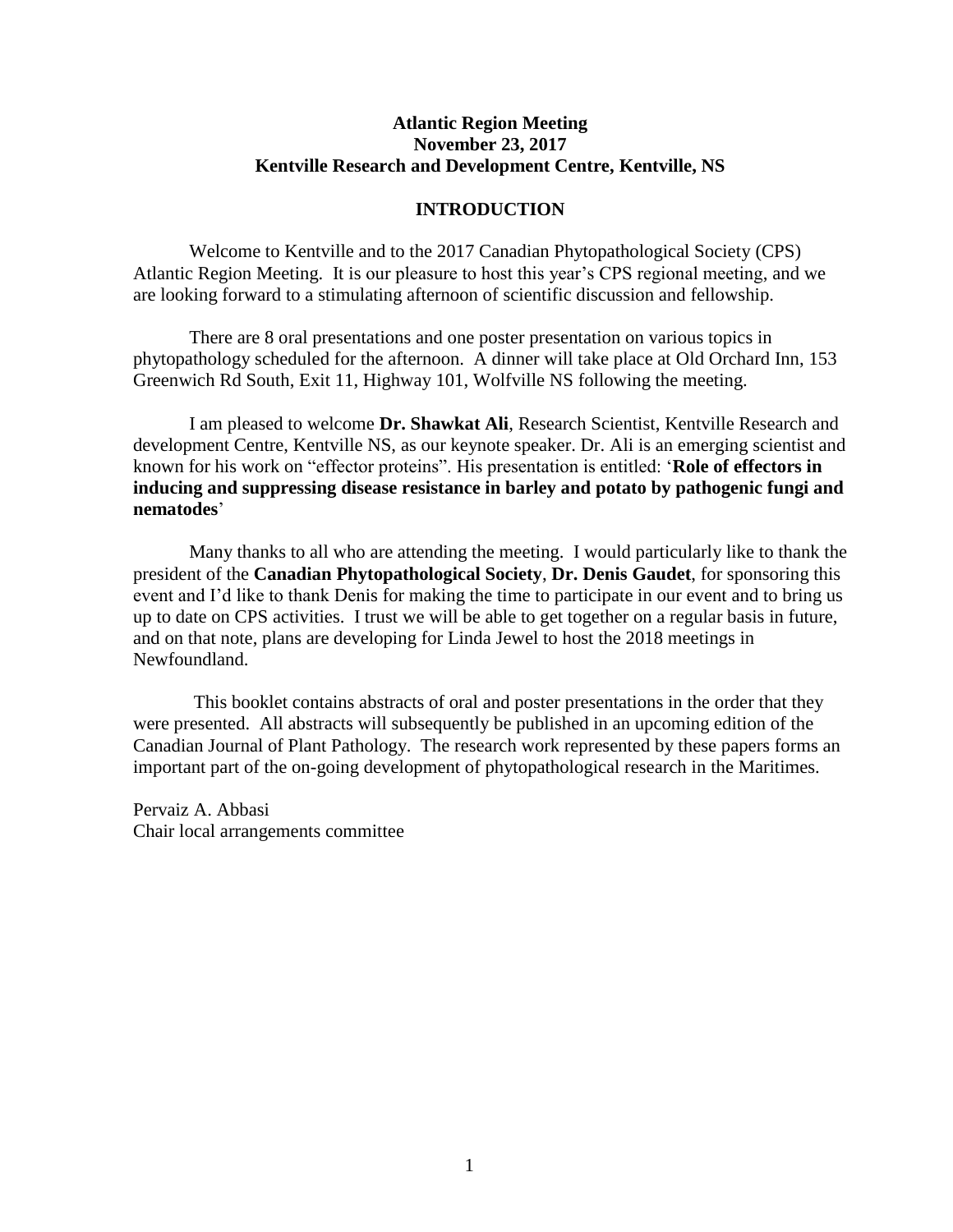# **The Canadian Phytopathological Society Atlantic Region Meeting 2017**

# **Thursday, 23 November 2017 Cornwallis Room, KRDC, Agriculture and Agri-Food Canada, Kentville, NS**

| 13:00-13:15 | <b>Introduction/Welcome:</b><br>Dr. Rick D. Peters, CPS representative - Atlantic region<br>Dr. Mark Hodges, Associate Director, Research, Development and Technology,<br>Kentville Research and Development Centre, Kentville, NS |
|-------------|------------------------------------------------------------------------------------------------------------------------------------------------------------------------------------------------------------------------------------|
| 13:15-13:30 | Dr. Denis Gaudet, President, Canadian Phytopathological Society<br>Opening remarks and update from the CPS President                                                                                                               |
| 13:30-14:00 | Keynote Speaker: Dr. Shawkat Ali, Kentville Research and Development<br>Centre, Kentville, NS<br>Role of effectors in inducing and suppressing disease resistance in barley<br>and potato by pathogenic fungi and nematodes        |
| 14:00-14:20 | Characterization of Fusarium graminearum putative virulence factors by<br>CRISPR/Cas9 gene editing. ADAM J. FOSTER                                                                                                                 |
| 14:20-14:40 | Bio-protectant development to control potato pathogens. C.W. KIRBY,<br>M.H. NABUURS, J.N.D. VACON, and S.M. BOYETCHKO.                                                                                                             |
| 14:40-15:00 | Assessment of the use of biopesticides and phosphite to reduce common<br>scab in potatoes. G. WANG-PRUSKI, R. COFFIN, J. COFFIN, B. BEATON,<br>C. GOYER, M. Z. ALAM, F. DESAI, T. BORZA, Y. LIU, Y. XI                             |
| 15:00-15:30 | <b>Nutrition Break/Poster Presentations</b>                                                                                                                                                                                        |
| 15:30-15:50 | Review: Marker-assisted selection of disease traits integration into<br>AAFC's Potato Breeding Program. VIRGINIA DICKISON, BENOIT<br>BIZIMUNGU, DAVID DE KOEYER, KATHERYN DOUGLASS, and<br><b>XIANZHOU NIE</b>                     |
| 15:50-16:10 | Estimation of Verticillium and Fusarium abundance by real-time<br>quantitative PCR using DNA extracted from plant and soil samples -<br>pitfalls and limitations. T. BORZA, H. LIU, X. GAO AND G. WANG-<br>PRUSKI.                 |
|             | 16:10 -16:30 Foliar selenium application induces defense response in potato plants<br>infected with late blight ASHOK SOMALRAILL JASON MCCALLUM                                                                                    |

**infected with late blight.** ASHOK SOMALRAJU, JASON MCCALLUM, DAVID MAIN, RICK PETERS, BOURLAYE FOFANA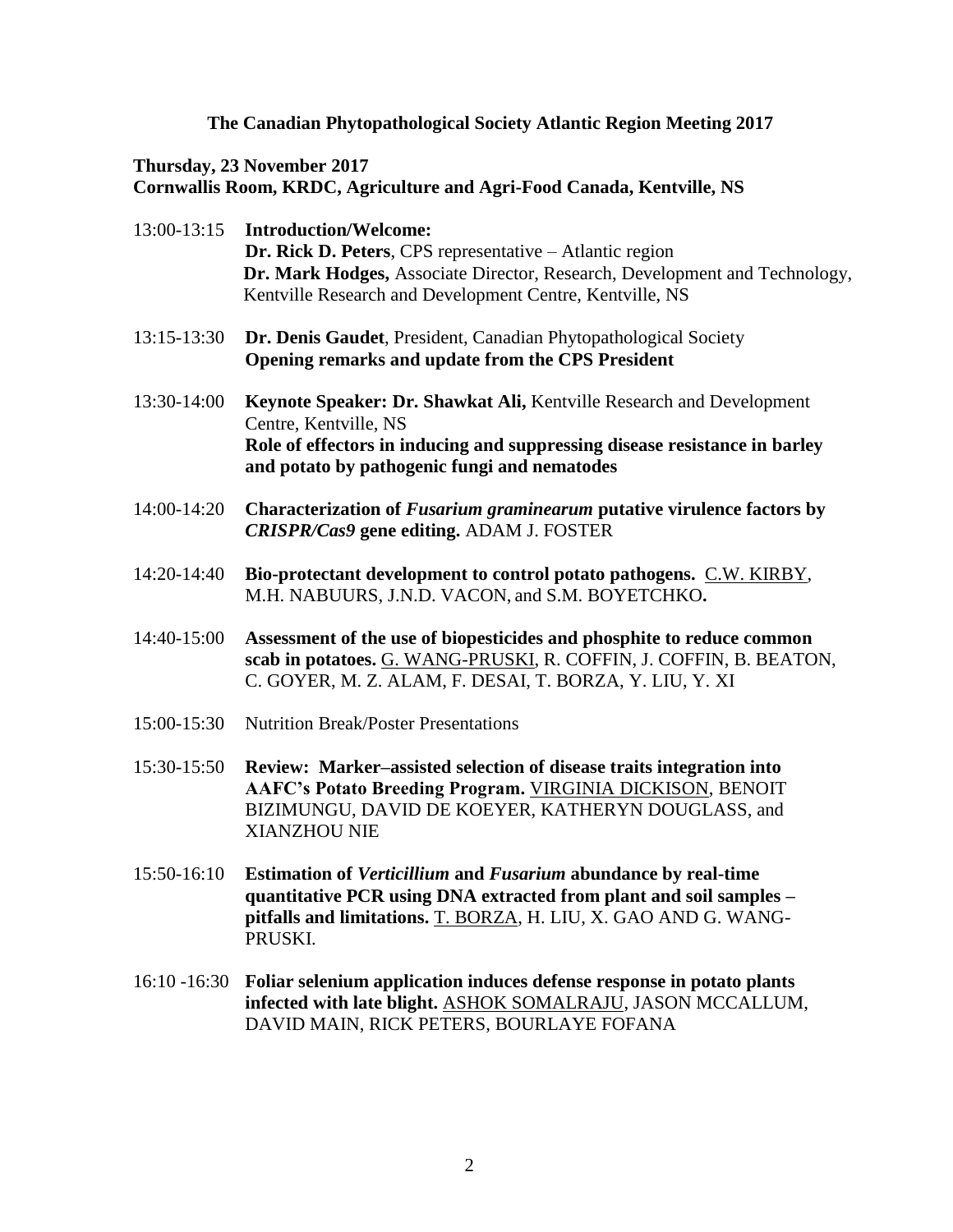- 16:30 -16:50 **Suberization of skin cells from potato tubers infected or not infected with common scab pathogens.** Y. LIN, Z. ZHANG, R. COFFIN, J. COFFIN, T. BORZA, G. WANG-PRUSKI
- 16:50-17:00 **Closing remarks** Rick Peters
- 17:00-20:00 **Dinner** (Old Orchard Inn, 153 Greenwich Rd South, Exit 11, Highway 101)

**Note to presenters: please ensure that your presentation is given to the audio/visual coordinator prior to the start of the meeting.**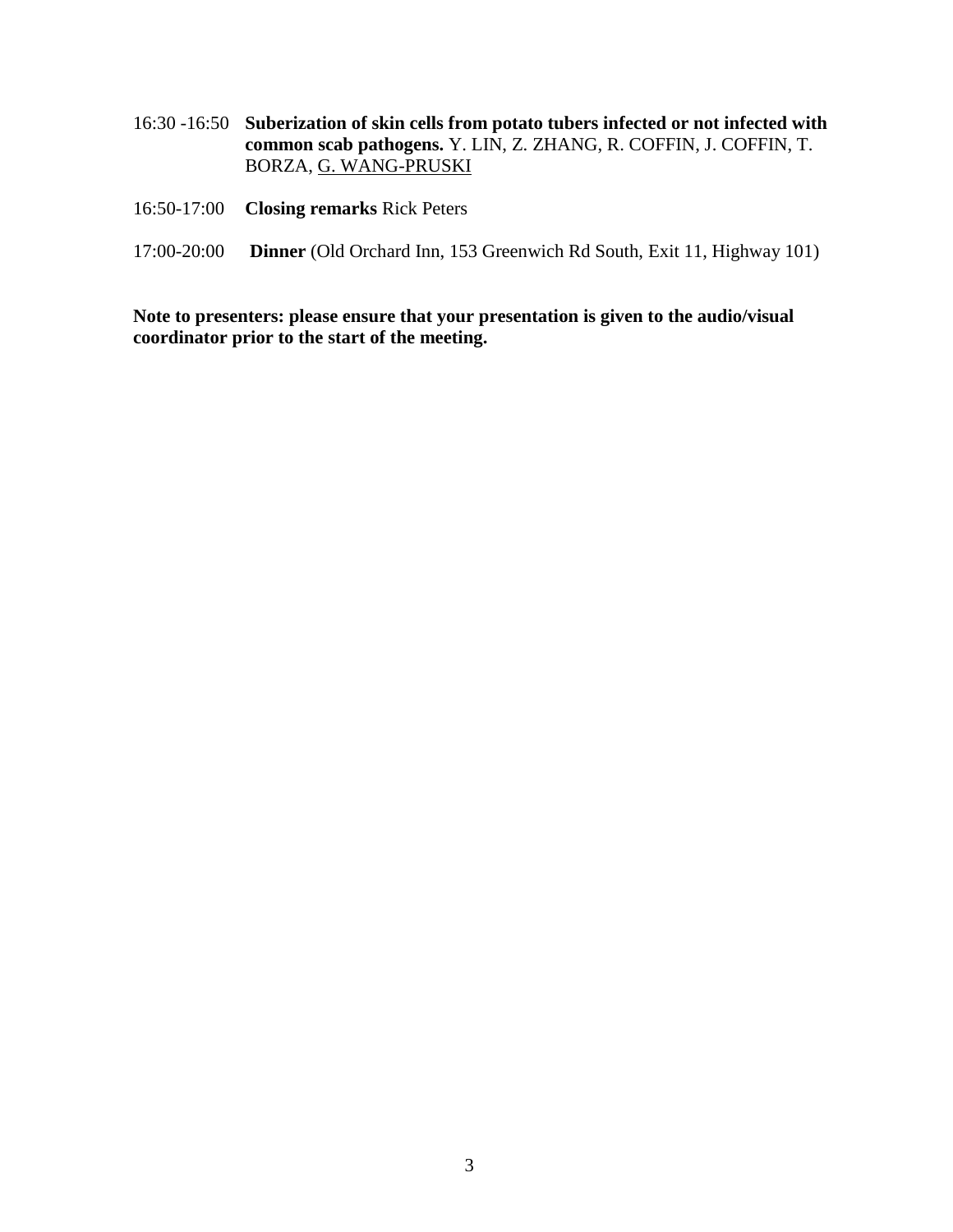#### **Keynote 13:30-14:00**

## **Role of effectors in inducing and suppressing disease resistance in barley and potato by pathogenic fungi and nematodes**

#### S. ALI, P.A. ABBASI, J.D. LAURIE, R. LINNING, J.A. CERVANTES-CHA´VEZ, D. GAUDET, L. JAMSHAID, G. BÉLAIR, P. MOFFETT and G. BAKKEREN

*Kentville Research and Development Centre., Agriculture and Agri-Food Canada, 32 Main Street, Kentville, NS, B4N 1J5, Canada; (J.D.L & D.G) [Lethbridge Research and Development](http://www.agr.gc.ca/eng/?id=1180547946064)  [Centre,](http://www.agr.gc.ca/eng/?id=1180547946064) Agriculture and Agri-Food Canada Lethbridge, Alberta T1J 4B1, Canada; (R.L, J.A.C & G.Bak) Summerland Research and Development Centre, Agriculture and Agri-Food Canada Summerland, BC, V0H 1Z0, Canada; (G.B) Saint-Jean-sur-Richelieu [Research and](http://www.agr.gc.ca/eng/?id=1180632057455)  [Development Centre,](http://www.agr.gc.ca/eng/?id=1180632057455) Agriculture and Agri-Food Canada, Saint-Jean-sur-Richelieu, J3B 3E6, QC Canada; (P.M) Département de Biologie, Université de Sherbrooke, Sherbrooke J1K 2R1 QC Canada*

During infection, plant pathogens secrete effector proteins to reprogram the host plant for its own benefit. In special cases, recognition of certain effectors by resistance genes, essential components of the host surveillance system, induces resistance to infection. No effectors with such avirulence function have been described for basidiomycete fungi infecting cereals. *Ustilago hordei* is a biotrophic basidiomycete fungus that infects barley. *UhAVR1* from *U. hordei* functions as an avirulence protein, rendering it avirulent on barley cultivar Hannchen, having corresponding resistance gene *Ruh1*. We have located *UhAvr1* within the genome using a deletion approach and confirmed its resistance-triggering function. We also provide evidence that transposable element (TE) activity in the *UhAvr1* promoter region and translocation of the coding region are likely responsible for enabling virulence on Hannchen. This region of the genome harbours a cluster of predicted secreted proteins and is syntenic to a cluster in closelyrelated corn pathogens, *U. maydis* and *Sporisorium reilianum*. In *U. maydis*, deletion of this region results in dramatic reduction in virulence on corn. Potato cyst nematodes, including *Globodera rostochiensis*, are major obstacles to potato production in many areas of the world. Like many other pathogens, *G. rostochiensis* secret effectors, which facilitate colonization of the host plants. These proteins are delivered to the plant intercellular space as well as to the host cell cytoplasm through a specialized structure, known as stylet. We have characterized 30 such effector proteins from *G. rostochiensis* by expressing *in planta*. The results of some of these effectors will be presented.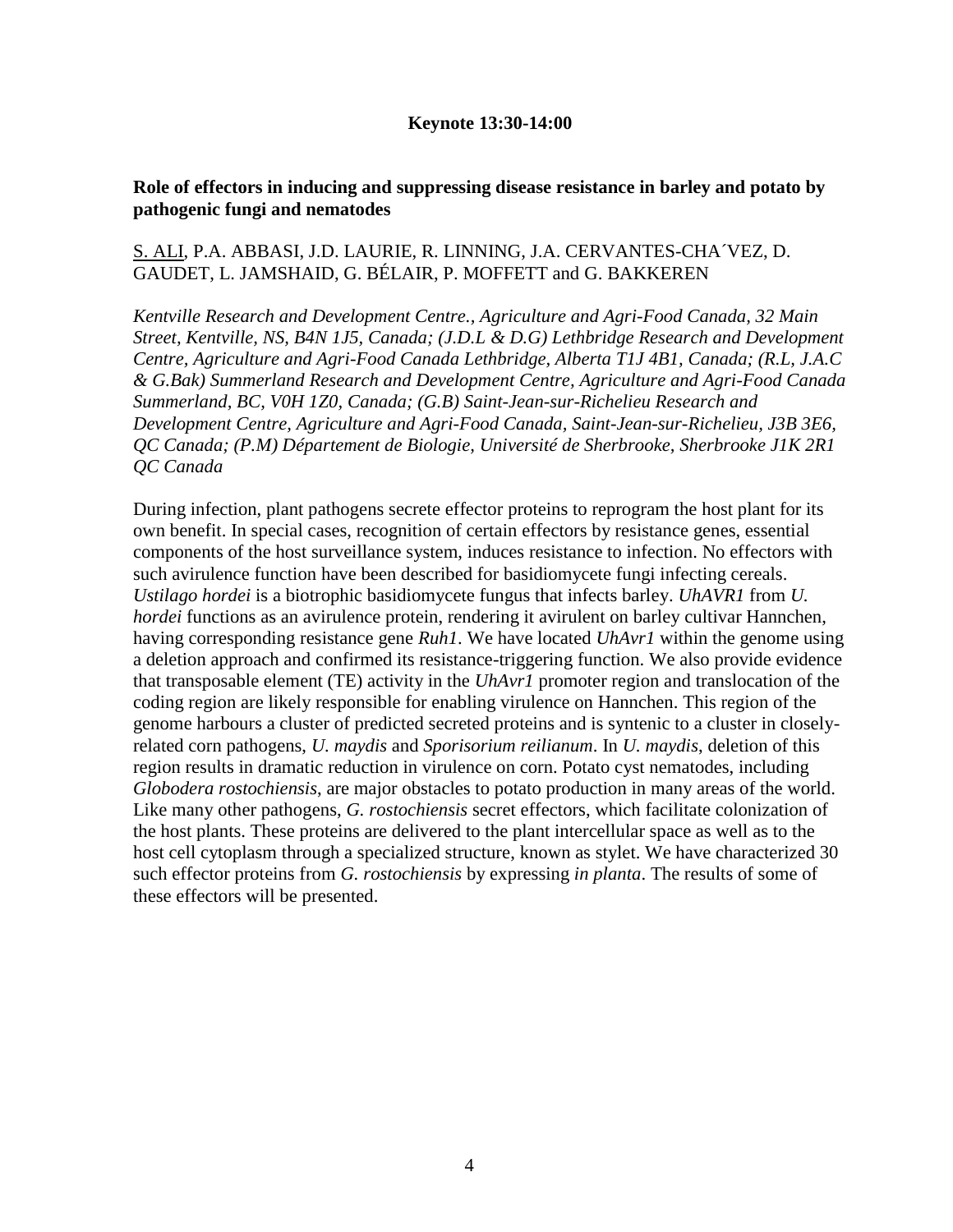## **Characterization of** *Fusarium graminearum* **putative virulence factors by** *CRISPR/Cas9*  **gene editing**

#### A.J. FOSTER

*Charlottetown Research and Development Centre, Agriculture and Agri-Food Canada, 440 University Avenue, Charlottetown, PE C1A 4N6, Canada*

Pathogenic fungi, such as *Fusarium graminearum* (a causal agent of Fusarium head blight in wheat, barley and oats), utilize small secreted cysteine-rich proteins (SSCRPs) to modulate host immunity. These proteins are commonly referred to as effectors. Currently, the function and role in virulence of only a few SSCRPs is known compared to the vast number that have been identified. One widely used approach to characterize fungal effectors is gene disruption through homologous recombination. This method works by replacing all or part of a target gene with a selectable marker and assessing the phenotype of the new 'knock-out' isolates. This approach is greatly limited, as only one gene can be targeted per transformation whereas many effector proteins are suspected of having functional redundancy and can exist in large gene families. The type II clustered regularly interspaced short palindromic repeat system (CRISPR) together with the CRISPR-associated, protein Cas9 recently emerged as a powerful new tool for gene editing in molecular biology. Among the different uses of the CRISPR/Cas9 system is the ability to target multiple genes for editing through insertion and/or deletion (indels). Methods have been developed and adapted to use CRISPR/Cas9 to assess SSCRP function through the selection of gene targets, the design of sgRNA, the construction of cassettes, vector assembly and fungal transformation. These approaches for CRISPR/Cas9 gene editing of SSCRPs will be discussed.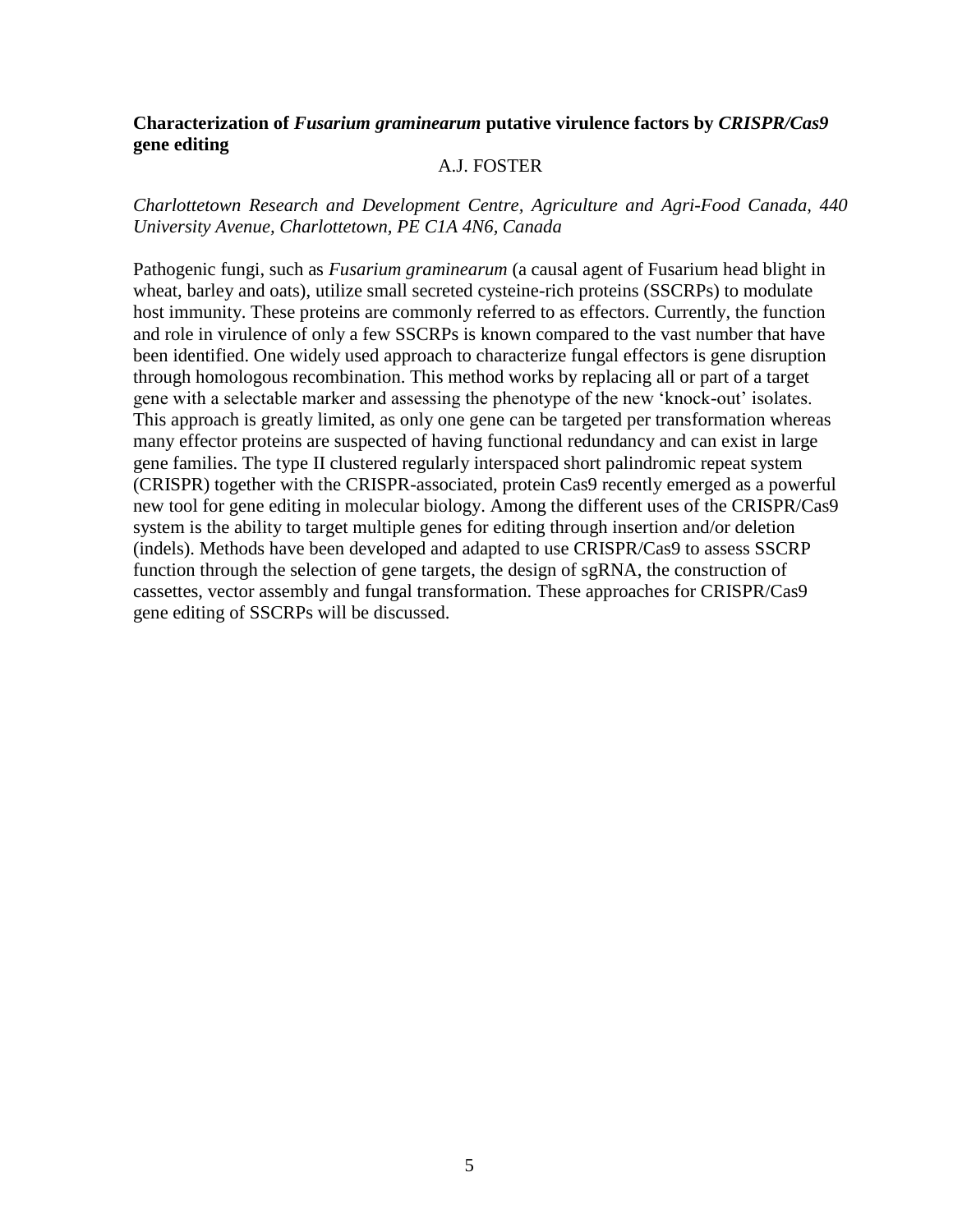#### **Bio-protectant development to control potato pathogens**

#### C.W. KIRBY, M.H. NABUURS, J.N.D. VACON, and S.M. BOYETCHKO.

*Charlottetown Research and Development Centre, Agriculture and Agri-Food Canada, 440 University Avenue, Charlottetown, PE, C1A 4N6, Canada, and (S.M.B) Saskatoon Research and Development Centre, Agriculture and Agri-Food Canada, Saskatoon, SK, S7N 0X2*

Bioautography methods are being used to screen for bio-protectant candidates produced from an established soil bacterial collection to control potato pathogens. Current pathogens of interest are *Phytophthora erythroseptica* (Pink Rot), *Colletotrichum coccodes* (Black Dot), *Helminthosporium solani* (Silver Scurf), *Streptomyces scabies* (Common Scab), *Fusarium sambucinum* (Dry Rot), *Alternaria alternata* (Brown Dot), and *Phytophthora infestans* (Late Blight). Direct bioautography methods require large amounts of spores to conduct the assay in a reasonable time-frame; however determining growth conditions to induce sporulation of our target pathogens has proved to be taxing. To overcome this problem, we are using a modified method where the culture can be taken directly from its standard grown conditions on a petri plate to create the microbial suspension for the assay to allow rapid screening for antimicrobial compounds. These ongoing efforts to improve potato viability (both in the field and storage) through the screening and isolation of potential bio-protectant candidates for environmentallyfriendly treatment methods will be presented.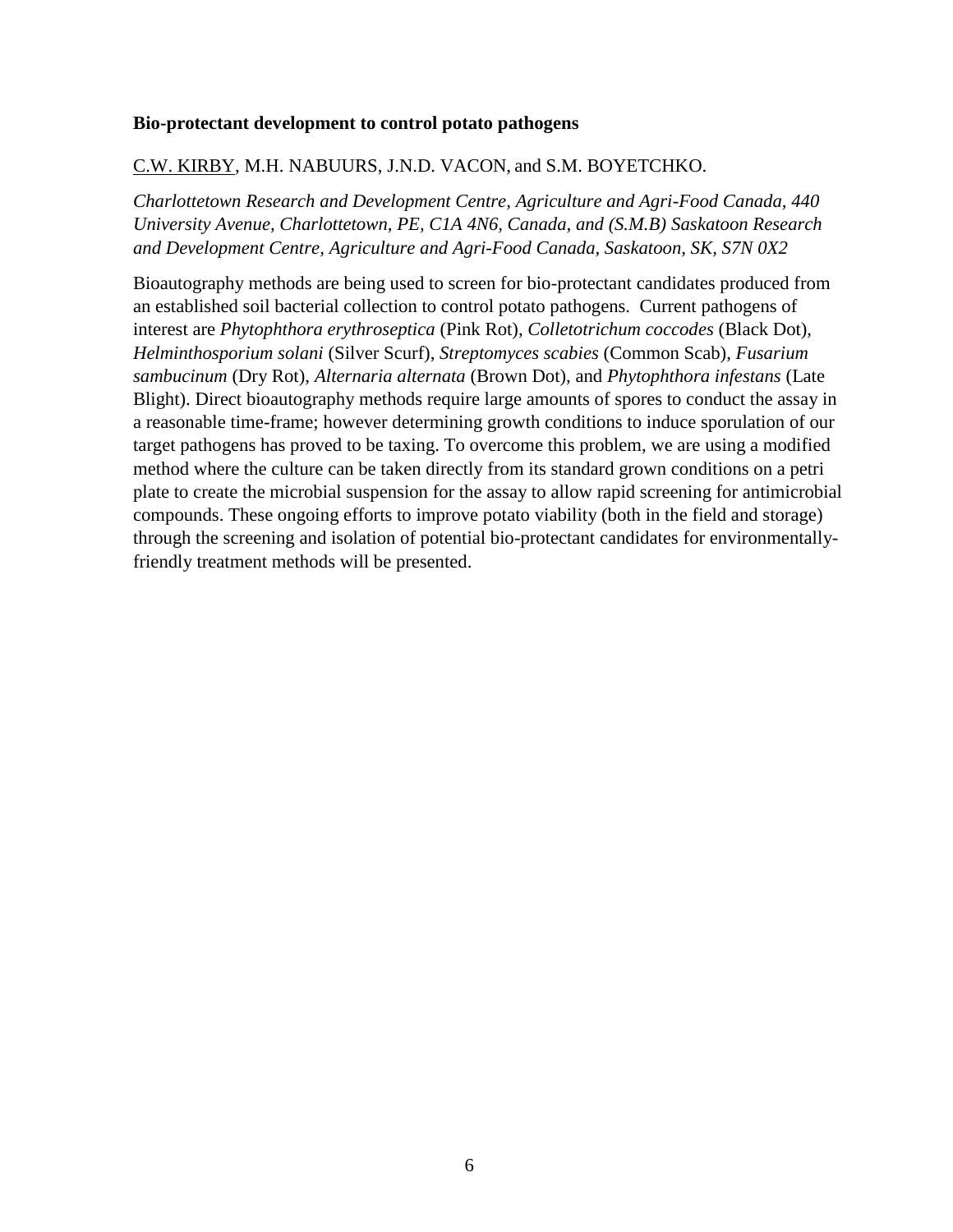#### **Assessment of the use of biopesticides and phosphite to reduce common scab in potatoes**

# G. WANG-PRUSKI, R. COFFIN, J. COFFIN, B. BEATON, C. GOYER, M. Z. ALAM, F. DESAI, T. BORZA, Y. LIU, Y. XI

*Department of Plant and Animal Sciences, Faculty of Agriculture, Dalhousie University, Truro, NS B2N 5E3, Canada*; *(RC, GC) Privar Farm Inc., PEI; (BB) Department of Agriculture and Fisheries, PEI; (CG) Fredericton Research and Development Centre, Agriculture and Agri-Food Canada, 850 Lincoln Road, Fredericton, NB, E3B 4Z7, Canada*

Potato common scab (*Streptomyces scabiei* Lambert and Loria) is increasingly becoming a tuber quality issue in PEI. Biopesticides are promising formulations to suppress common scab. Two commercial biopesticides, Microflora  $\text{Pro}^{\text{TM}}$  and Double Nickel<sup>TM</sup>, were examined in 2016 and 2017 on a field infested with common scab at Privar Farm Inc., PEI. Four potato varieties, Goldrush (resistant), Prospect (susceptible), Green Mountain (very susceptible), and Red Pontiac (very susceptible) were used. Four replicated plots were established for each of the four varieties and treatments. Since phosphite products such as Confine, Phostrol and Rampart, are widely used by growers in the region, the effect on common scab development using one of these products was also investigated. The same treatments and field design were used as described above and the plots were sprayed 4 times with Phostrol during the growing season. Common scab rating was recorded for each tuber by determining the percentage of common scab area, number of shallow pits, number of deep pits, and necrotic patches. The number of suberized skin cell layers and the thickness were measured using a protocol developed in our laboratory. Scab rating, shallow pits, deep pits and necrotic area showed significant differences among cultivars, and their response to the treatments also showed significant variations. Histological assessments of suberized tuber skin showed significant variations in the four varieties. Although there were visible reduction of common scab in some of the varieties following the Microflora Pro and Double Nickel treatments, scab severity on tubers of the susceptible varieties was not decreased enough, therefore these tubers are unlikely to pass for premium grade table stock potatoes.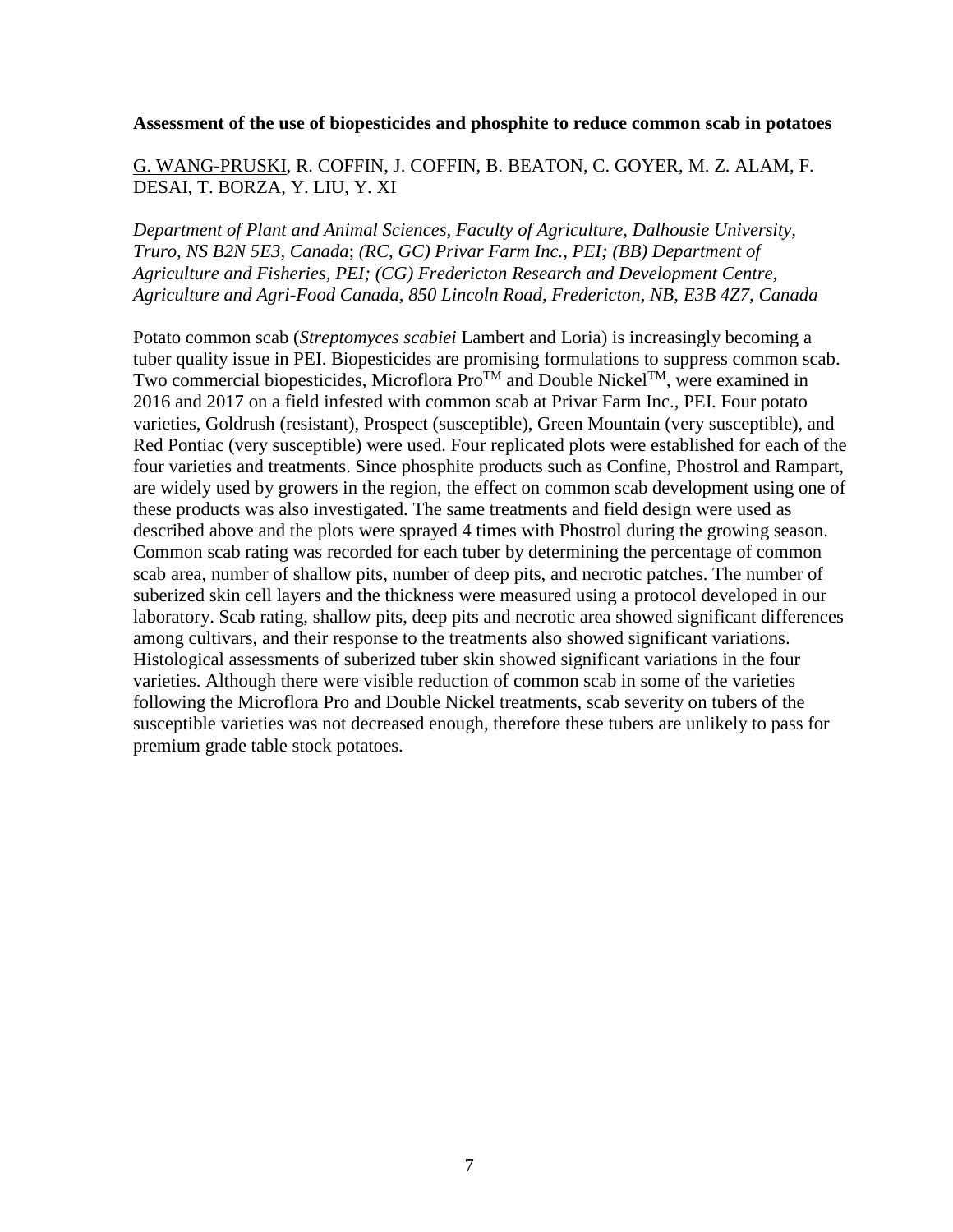## **Review: Marker–assisted selection of disease traits integration into AAFC's Potato Breeding Program**

#### V. DICKISON, B. BIZIMUNGU, D. DE KOEYER, K. DOUGLASS, and X. NIE

#### *Fredericton Research and Development Centre, Agriculture and Agri-Food Canada, 850 Lincoln Road, Fredericton, NB, E3B 4Z7, Canada*

The development of new potato cultivars using conventional breeding takes on average 10-12 years prior to industry integration. Breeding for disease resistance is complicated by the lack of effective screening tools in order to speed up and improve the selection process. Currently, disease traits are evaluated using phenotypic data collected after exposure to the disease and subsequent rating of the effects of the disease on each line. This process is labour intensive and time-consuming, and can take months or years to ensure accurate assessment of a single trait. Multiple high throughput molecular markers are being developed and validated for use within AAFC's potato breeding program. Currently, high resolution DNA melting (HRM) markers/assays for the resistances against potato cyst nematodes (PCN) (*Globodera rostochiensis* pathotype Ros1), *Potato virus Y* (PVY) and *Potato virus X* (PVX) are being integrated within the program. The HRM assay for PCN resistance has been adopted and part of routine screening for 7 years within AAFC's breeding program; developed, validated and performed by AAFC colleagues, Dr. D. De Koeyer and K. Douglass. The breeding team has recently increased its capacity to do their own evaluation of lines using marker-assisted selection (MAS) and will commence PCN marker evaluation. In addition to the HRM marker for the PCN resistance, respective HRM markers for extreme resistance (ER) against PVY and PVX, developed by X. Nie and his team, are being incorporated into the program's selection process. These gel electrophoresis-free markers/assays were developed either by converting the existing gel electrophoresis-dependent markers such as STS markers or based on ER-linked single nucleotide polymorphisms (SNPs) that were identified by next generation sequencing (NGS). The utilization of the high throughput HRM-based marker-assisted selection within the breeding program will assist AAFCs Breeding Program to incorporate traits of interest sought by industry needs more efficiently and effectively.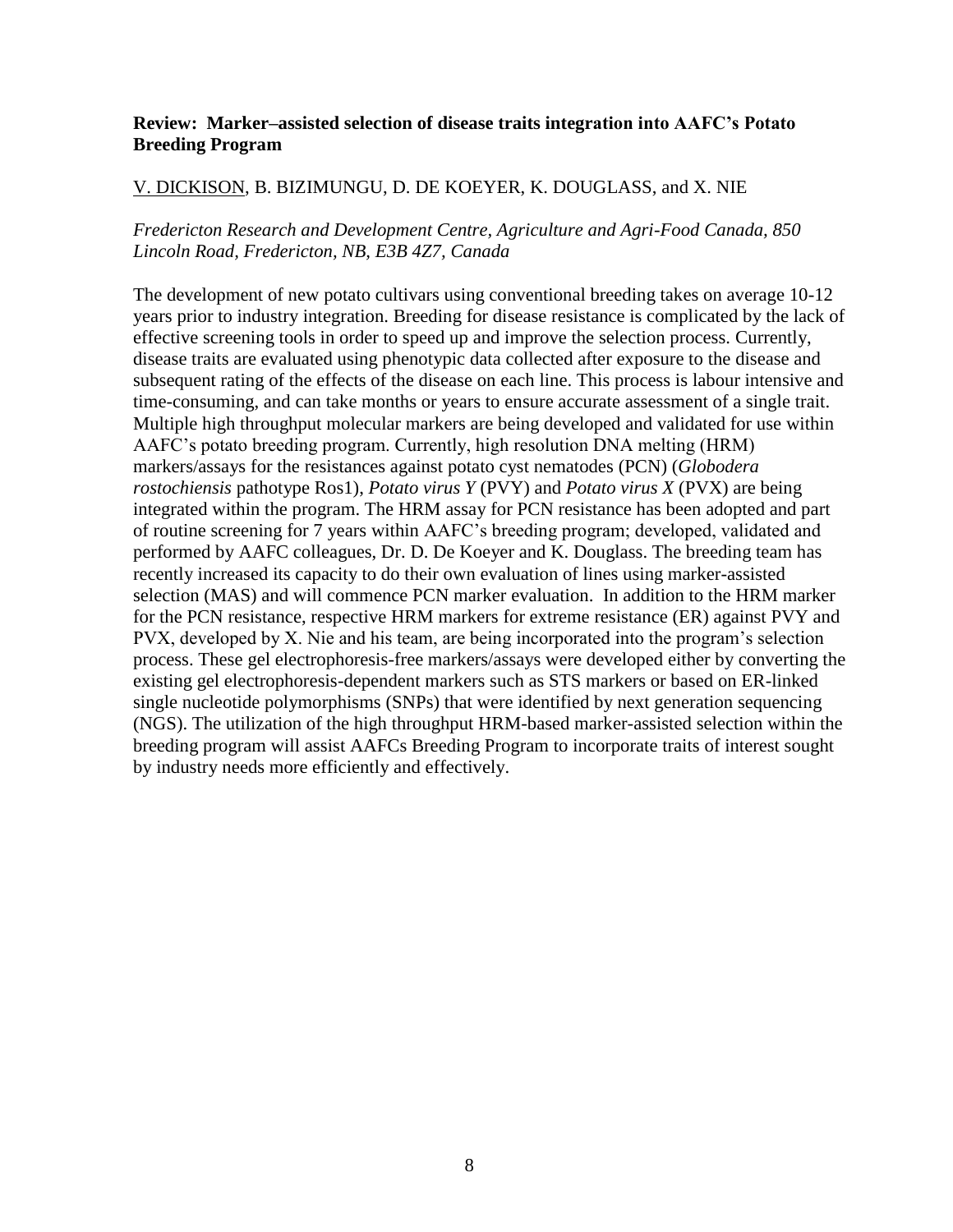#### **Estimation of** *Verticillium* **and** *Fusarium* **abundance by real-time quantitative PCR using DNA extracted from plant and soil samples – pitfalls and limitations.**

#### T. BORZA, H. LIU, X. GAO, A. GOVINDARAJAN, and G. WANG-PRUSKI.

## *Department of Plant, Food and Environmental Sciences, Faculty of Agriculture, Dalhousie University, Truro, NS B2N 5E3, Canada*

*Verticillium* and *Fusarium* spp. infect a wide range of plants. These pathogens affect several crops grown in Atlantic Canada, including potatoes, carrots and strawberries. The main *Verticillium* species pathogenic to potatoes and strawberries are *V. dahliae* Kleb. and *V. alboatrum* Reinke & Berthold while the main *Fusarium* species pathogenic to carrots are considered *Fusarium avenaceum* (Fr.) Sacc. and *Fusarium oxysporum* Schlecht. emend. Snyder & Hansen. Several assays using real-time quantitative PCR (qPCR) have been designed in our laboratory to assess the incidence and abundance of these pathogens. Subsequently, these approaches have been used to process a large number of plant and soil samples. The identification of pathogens using the qPCR method was much faster and reliable than the traditional methods involving plating on specific media. On the other hand, the estimation of pathogen abundance using the absolute quantification (standard curve) qPCR method, was found to be affected by several pitfalls and limitations. While generating and processing qPCR data from the abovementioned pathogens, it has been found that several factors such as the amount of sample used for DNA isolation, gene copy number, genetic polymorphism, the amount of DNA used as template for amplification, the volume of the qPCR reaction, qPCR amplification efficiency and detection limit, and the statistical processing of pathogen distribution in soil and in plant samples, all greatly affect the outcome of this molecular approach. Therefore, the significance of the results has to be clearly spelled out and the limitations of this molecular approach have to be acknowledged.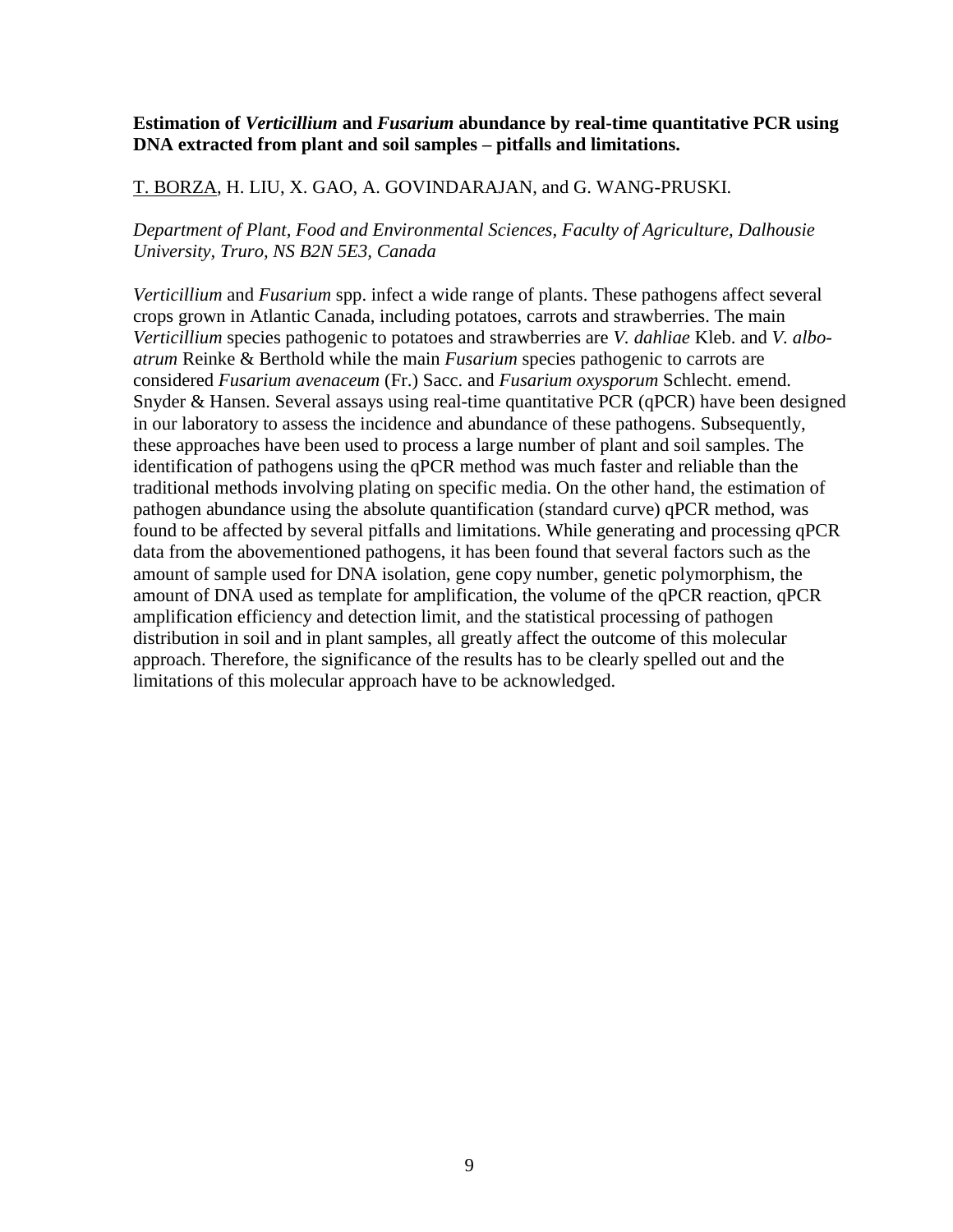# **Foliar selenium application induces defense response in potato plants infected with late blight**

# A. SOMALRAJU, J. MCCALLUM, D. MAIN, R. PETERS, and B. FOFANA

*Charlottetown Research and Development Centre, Agriculture and Agri-Food Canada, 440 University Avenue, Charlottetown, Prince Edward Island, C1A 4N6, Canada; (AS) University of Prince Edward Island, 550 University Avenue, Charlottetown, Prince Edward Island, C1A 4P3, Canada*

Late blight caused by *Phytophthora infestans* is a devastating disease, leading to complete crop loss in some cases. Although chemical control of potato late blight using fungicides is effective under conventional production systems, organic systems require different and viable disease control practices. Selenium (Se) is a mineral micronutrient, often used in crop and livestock bio-fortification because of its antioxidant and stress tolerance properties. However, the role of selenium in plant growth and defense is not fully understood. This study was designed to evaluate the defense responses induced by foliar selenium application in potato plants infected with late blight under greenhouse setting. Our recent data on disease incidence, secondary metabolites production, and phenylpropanoid pathway genes expression following selenium application will be presented and discussed.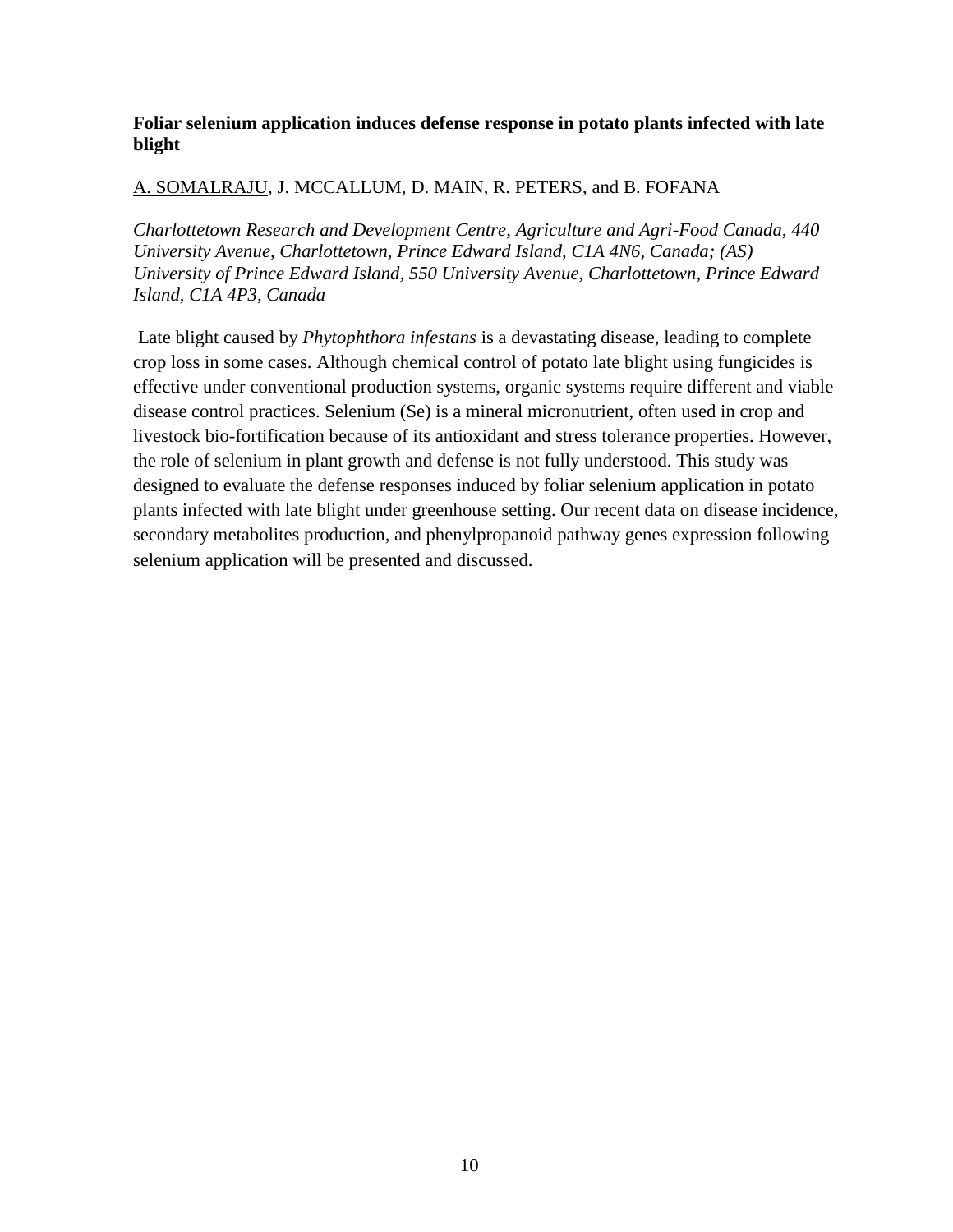# **Suberization of skin cells from potato tubers infected or not infected with common scab pathogens**

# Y. LIN, Z. ZHANG, R. COFFIN, J. COFFIN, T. BORZA, and G. WANG-PRUSKI

*Department of Plant, Food and Environmental Sciences, Faculty of Agriculture, Dalhousie University, Truro, NS B2N 5E3, Canada; (RC, GC) Privar Farm Inc., PEI; (Z.Z.) Joint FAFU-Dalhousie Lab, College of Horticulture, Fujian Agriculture and Forestry University, Fuzhou 350002, China* 

The suberization of potato tuber skin cells is important for water and mineral metabolisms, and disease resistance during growth and development. Observation of structural changes of suberized cell layers during tuber development can be assessed by the number of suberized cells, and the thickness of suberized layers. The outcome can provide a better understanding of the efficacy of this barrier against pathogens such as common scab (*Streptomyces scabiei* Lambert and Loria) in different potato varieties. A quick and effective method to observe the suberized cell layers in potato tuber skin was developed in our laboratory. The simplified method allowed the evaluation of as many as eight tubers a day; as a result, suberization could be compared in real-time throughout tuber development. Two trials were established in the 2017 season, one in the growth chamber and another in the field. Potato tuber suberization was compared in different growth stages in non-infected tubers in the growth chamber trial that comprised of the varieties Goldrush (resistant to common scab) and Prospect (susceptible to common scab). In addition, tubers from these two varieties plus Hindenburg (resistant), Jubel (resistant), and Riverdale Russet (susceptible) were collected periodically from the common scab infested field. Data confirmed that the number of suberized cell layers and the thickness of suberized cell layers were increased during tuber growth and development. Also, common scab resistant varieties were found to have a significantly higher number of suberized cell layers and thicker suberized cell layers as compared to the susceptible varieties.